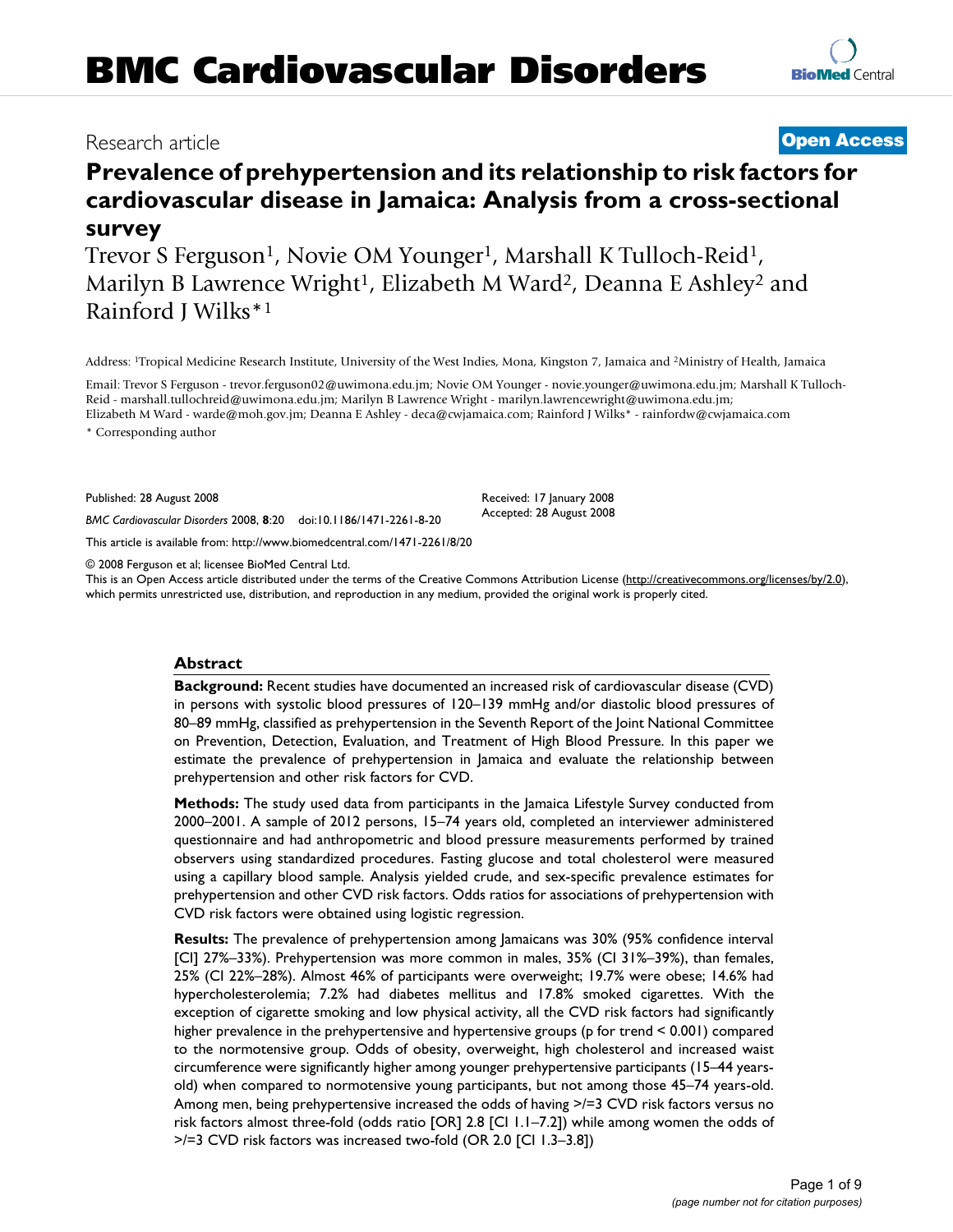**Conclusion:** Prehypertension occurs in 30% of Jamaicans and is associated with increased prevalence of other CVD risk factors. Health-care providers should recognize the increased CVD risk of prehypertension and should seek to identify and treat modifiable risk factors in these persons.

### **Background**

The relationship between blood pressure and cardiovascular mortality is thought to be linear with no definite lower threshold that identifies potential danger or cessation of benefit [1,2]. Recent studies have documented an increase in the risk of cardiovascular disease and a high rate of progression to hypertension in persons with systolic blood pressures between 120 to 139 mmHg and/or diastolic blood pressures between 80 and 89 mmHg [2-4]. In addition, there have been reported associations between borderline hypertension (systolic 130–140 mm Hg or diastolic 85–89 mm Hg) and high normal blood pressure (systolic 130–139 mmHg or diastolic 85–89 mmHg) with several risk markers for cardiovascular events, such as increased carotid intima-media thickness, left ventricular hypertrophy and microalbuminuria [5-8]. Based on the current evidence, the Seventh Report of the Joint National Committee on Prevention, Detection, Evaluation, and Treatment of High Blood Pressure (JNC 7) [9] recommended a new classification for blood pressure in which normal blood pressure is defined as systolic blood pressure < 120 mmHg and diastolic blood pressure of < 80 mmHg, while persons with systolic blood pressure of 120 to139 mmHg and/or diastolic blood pressure of 80 to 89 mmHg are classified as having prehypertension. This new classification places a large number of persons previously considered as normal in this higher risk category and emphasizes the need for monitoring and possible intervention in persons with blood pressures between the range of normal and hypertensive.

Since the publication of JNC 7 a number of studies have reported associations between prehypertension and other risk factors for cardiovascular disease. These include obesity, high total cholesterol, diabetes mellitus [10], elevated C-reactive protein [11,12] and left ventricular hypertrophy [13]. One study reported an association between prehypertension and coronary atherosclerosis in persons undergoing coronary angiograms [14]. Little is known about the association between these risk factors and prehypertension in Jamaica.

To date, there are only a few reports of national prevalence estimates for prehypertension, with estimates ranging from 30% to 48.9% [15-19]. In most of theses studies, prehypertension was more common than hypertension. The prevalence of prehypertension in Jamaica is not known. However, hypertension is known to be common

in Jamaica and other developing countries of the Caribbean region. Population-based studies have shown a prevalence of hypertension of approximately 20% in persons 15–74 years old in Jamaica [20].

The aim of this study was to estimate the prevalence of prehypertension from a population-based study – The Jamaica Lifestyle Survey [21]. In order to assess overall cardiovascular risk, we also examined the association between prehypertension and some known risk factors for cardiovascular disease, specifically diabetes mellitus, overweight or obesity, high-risk waist circumference and hypercholesterolaemia.

#### **Methods**

The Jamaica Healthy Lifestyle Survey 2000–2001 studied 2012 persons between the ages of 15 and 74 years in order to estimate the prevalence of hypertension, diabetes and obesity in Jamaica. The details of the study design and conduct have been previously published [21]. Participants were asked to complete an interviewer-administered questionnaire and had anthropometric and blood pressure measurements performed by trained observers using standardized procedures. Fasting blood glucose and total cholesterol were measured using a capillary blood sample.

Blood pressure was measured from the right arm of the seated participant after five minutes rest and was recorded to the nearest 2 mmHg using 1st and 5th Korotkoff sounds. Three blood pressure measurements were taken and the mean of the last two measurements was used in the analysis. Height was measured with a portable stadiometer and recorded to the closest 0.1 cm. Waist circumference and hip circumference were measured with a nonstretchable tape measure to the nearest 0.1 cm. Weight was measured with an electronic digital scale to the nearest 0.1 kg. Measurements were conducted by trained personnel and all instruments were calibrated once weekly. Fasting blood glucose and total cholesterol were measured after a 10 hour overnight fast using a capillary blood sample analyzed with the Accutrend GCT Roche Diagnostics GmbH instrument.

The protocol for the study was reviewed and approved by Ethics Committees in the Faculty of Medical Sciences of the University of the West Indies, Mona and in the Ministry of Health, Jamaica.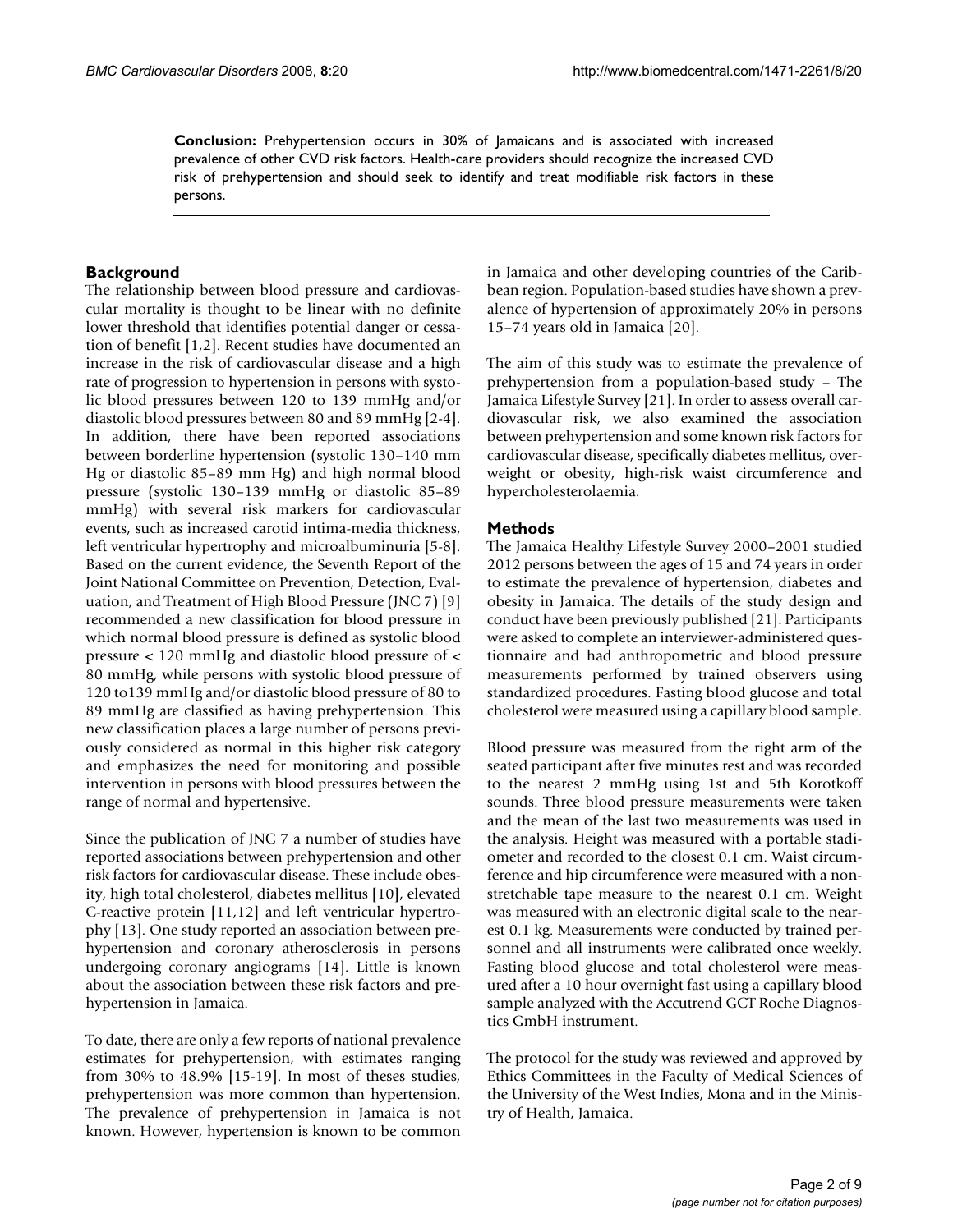# *Definitions*

Prehypertension was defined according to JNC 7 criteria as having either a systolic blood pressure of 120 to139 mmHg and/or diastolic blood pressure of 80 to 89 mmHg in persons who were not on treatment for hypertension. Hypertension was also defined according to JNC 7 criteria as having an untreated systolic blood pressure (BP) of greater than or equal to 140 mmHg or diastolic BP greater than or equal to 90 mmHg or being on medication for hypertension. Normal blood pressure was defined as having both a systolic BP of < 120 mmHg and a diastolic BP of < 80 mmHg in the absence of antihypertensive medication. Diabetes mellitus was defined as having a fasting glucose of greater than or equal to 6.1 mmol/L or being on treatment for diabetes [22]. Body mass index (BMI) was calculated as weight in kilograms divided by the square of the height in metres. Overweight was defined as a BMI greater than or equal to  $25 \text{ kg/m}^2$ , while obesity was defined as BMI greater than or equal 30 kg/m<sup>2</sup> [\[23](#page-8-0)]. Increased (high-risk) waist circumference was defined as recommended by Lean et al. [24], as greater than 94 cm in men and greater than 80 cm in women. Increased waist to hip ratio was defined as greater than or equal to 0.95 for males and greater than or equal to 0.80 for females. Hypercholesterolaemia was defined as fasting total serum cholesterol of greater than or equal to 5.2 mmol/L (200 mg/dL). Cigarette smoking was defined as smoking one or more cigarettes per day.

Physical activity status defined using information obtained from the questionnaire. Low activity persons was defined as infrequent (< 3 times per week) involvement in energy expenditure at either work, traveling to work or leisure-time activities.

### *Statistical Methods*

Data analysis was carried out using Stata Version 9 [25]. Analysis was restricted to 1972 participants with blood pressure data. Individual weights were created to correct for discrepancies between the age-sex distribution of the sample and that of the Jamaican population of 15–74 year-olds [21]. Standard error estimates for population prevalence were adjusted to account for the multistage sampling design used in this study. The chi-squared statistic corrected for survey design determined evidence of statistically significant association between cardiovascular risk factors and blood pressure categories. The chi-squared test for trend identified statistically significant trends in prevalence of cardiovascular risk factors across ordinal blood pressure categories. Multivariate logistic regression analysis provided estimates of the odds of prehypertensive participants having given CVD risk factors as well as various clusters of risk factors, namely, central obesity (having a high-risk waist circumference), smoking cigarettes, having diabetes mellitus, having high cholesterol or being older than forty five years. Separate models were created for each cardiovascular risk factor. Each model estimated the relative increase in the odds of having the respective risk factor for prehypertensive persons compared with normotensive persons. Odds ratios from models with hypercholesterolaemia or diabetes as outcome variable were adjusted for age, sex and overweight status. Odds ratios from models with measures of obesity as the outcome variable were adjusted for age, sex, diabetes and hypercholesterolaemia. We report age-group specific estimates of these odds ratios from models that gave statistically significant evidence of an interaction of age with prehypertension.

To examine the clustering of risk factors for cardiovascular disease, we estimated the proportion of participants within blood pressure categories having one, two or three or more of the five aforementioned additional risk factors. We then used logistic regression models to calculate sexspecific, age adjusted odds ratios for having one, two, or three or more additional risk factors among prehypertensive participants compared to those with normal blood pressure.

# **Results**

Of the 1972 participants included in the analyses 661 (33.5%) were males and 1311 (66.5%) were females. The mean age was  $36.3 \pm 0.45$  years with no sex difference. Selected characteristics of participants in the survey grouped according to blood pressure categories are shown in Table 1. With the exception of height, the mean values for the characteristics presented were significantly higher (p < 0.001) among the prehypertensive and hypertensive groups compared to those with normal blood pressure. There was also a statistically significant trend ( $p < 0.001$ ) for higher means of all characteristics, except height, going from normal blood pressure to hypertension. Comparison of the mean values for the other variables of interest between those who were excluded because of a missing value and those included, revealed no differences except for age, where those with any missing values were younger than those with no missing values (37.7 vs. 41.3,  $p =$ 0.003).

The overall prevalence of prehypertension among Jamaicans 15–74 years old was found to be 30% (95% confidence interval [CI] 27%–33%). Prehypertension was more common in men than women, 35% (CI 31%–39%) and 25% (CI 22%–28%) respectively ( $p < 0.001$  for malefemale difference in proportion). Age and sex specific prevalence estimates are shown Figure 1. Prehypertension was more common in men than women at all ages except in the 65–74 year old age group. Among men, prehypertension prevalence ranged between 35–39% for the 15–64 year-old age groups then fell to 20% among those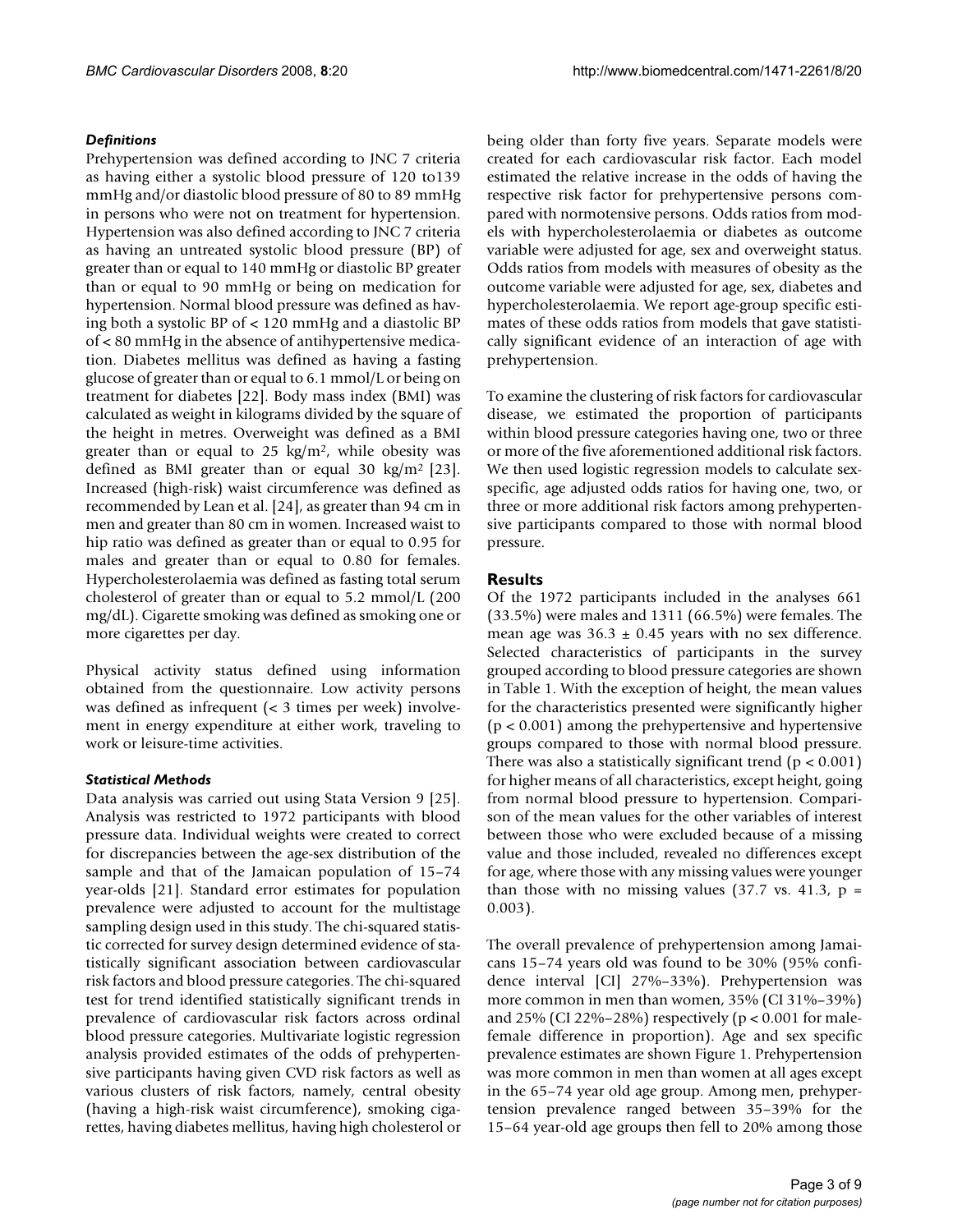|                                      |      | Total<br>$N = 1972$ | Normotensive*<br>$N = 875$ | Prehypertensive<br>$N = 555$ | Hypertensive<br>$N = 542$ | p-value for association** |  |
|--------------------------------------|------|---------------------|----------------------------|------------------------------|---------------------------|---------------------------|--|
| Characteristics                      | N    | Mean $\pm$ SE#      | Mean $\pm$ SE              | Mean $\pm$ SE                | Mean $\pm$ SE             |                           |  |
| Age (years)                          | 1953 | $36.3 \pm 0.45$     | $30.3 \pm 0.44$            | $36.6 \pm 0.73$              | $50.2 \pm 0.83$           | 0.001                     |  |
| Weight (kg)                          | 1939 | $71.5 \pm 0.47$     | $67.5 \pm 0.55$            | $74.0 \pm 0.75$              | $77.5 \pm 1.01$           | < 0.001                   |  |
| Height (cm)                          | 1936 | $167.1 \pm 0.33$    | $166.6 \pm 0.39$           | $168.6 \pm 0.56$             | $166.2 \pm 0.54$          | 0.002                     |  |
| Waist circumference (cm)             | 1944 | $82.3 \pm 0.41$     | $77.9 \pm 0.48$            | $84.1 \pm 0.64$              | $90.3 \pm 0.86$           | < 0.001                   |  |
| Hip Circumference (cm)               | 1935 | $99.7 \pm 0.46$     | $97.1 \pm 0.53$            | $101.3 \pm 0.62$             | $103.8 \pm 0.73$          | < 0.001                   |  |
| Waist to Hip Ratio                   | 1932 | $0.82 \pm 0.003$    | $0.82 \pm 0.003$           | $0.83 \pm 0.003$             | $0.86 \pm 0.005$          | < 0.001                   |  |
| Body mass index (kg/m <sup>2</sup> ) | 1930 | $25.7 \pm 0.18$     | $24.4 \pm 0.22$            | $26.1 \pm 0.28$              | $28.1 \pm 0.38$           | < 0.001                   |  |
| Cholesterol level (mmol/L)           | 1848 | $4.5 \pm 0.02$      | $4.3 \pm 0.2$              | $4.5 \pm 0.46$               | $4.8 \pm 0.06$            | < 0.001                   |  |
| Fasting Glucose (mmol/L)             | 1881 | $4.3 \pm 0.05$      | $4.0 \pm 0.04$             | $4.21 \pm 0.07$              | $5.0 \pm 0.12$            | < 0.001                   |  |

**Table 1: Means and standard error for selected characteristics of participants in the Jamaica Lifestyle Survey 2000–2001 within and across blood pressure categories.**

\* Normotensive: blood pressure (BP) < 120/80 mmHg; Prehypertensive: BP = 120–139/80–89 mmHg and not on anti-hypertensive medication; Hypertensive:  $BP \ge 140/90$  or on anti-hypertensive medication

 $^{**}$  Apart from height all characteristics showed a statistically significant increasing trend (P < 0.001) going from normotensive to hypertensive #SE = Standard error

aged 65–74 years old (p for trend 0.04). Among women however, prehypertension prevalence was low at 18% among the youngest age group, and increased with age up to the 45–54 year-old age group, where the prevalence was 31%, after which there was a decline in the older age groups, 23% and 22% in the 55–64 year-old and 65–74 year-old age groups respectively (the test for trend was not significant).

Table 2 shows the crude and sex-specific prevalence of cardiovascular risk factors among participants in the study. Overall there was high prevalence of obesity in the study population. Almost 46% of participants were overweight (≥ 25 kg/m<sup>2</sup>); 19.7% were obese (≥ 30 kg/m<sup>2</sup>); 30.5% had increased waist/hip ratio while 36% had increased waist circumference. The prevalence low physical activity levels was estimated at 36.3%. Prevalence estimates were lower for other CVD risk factors: 14.6% for hypercholesterolemia, 7.2% for diabetes mellitus and 17.8% for cigarette smoking. There were marked sex differences in the prevalence of CVD risk factors except for diabetes mellitus. For measures of obesity, prevalence was two to nine times higher among women compared to men ( $p < 0.001$  for all measures).



# Age-group and sex specific prevalence of Lifestyle Survey 2000–2001 **Figure 1** prehypertension (with 95% confidence intervals shown as error bars) in the Jamaica

Age-group and sex specific prevalence of prehypertension (with 95% confidence intervals shown as error bars) in the Jamaica Lifestyle Survey 2000–2001.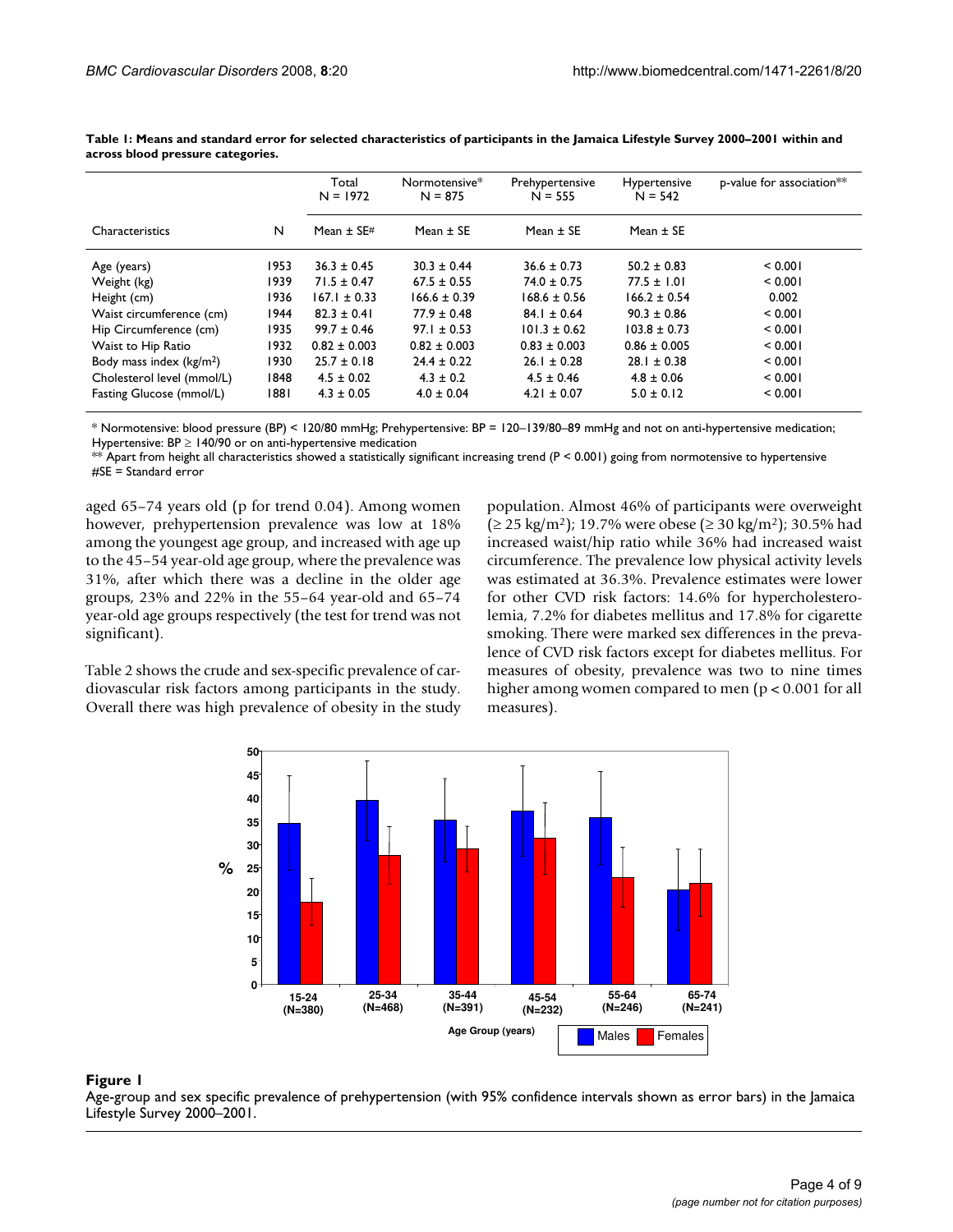| Characteristics                                 | Male<br>$(N = 661)$ | Female<br>$(N = 1311)$ | Total<br>$(N = 1972)$ |
|-------------------------------------------------|---------------------|------------------------|-----------------------|
|                                                 | % (95% CI)          | % (95% CI)             | % (95% CI)            |
| Obesity** (BMI $\geq$ 30 kg/m <sup>2</sup> )    | $9.0(6.8 - 11.3)$   | $30.0(26.8 - 33.2)$    | $19.7(17.4-22.0)$     |
| Overweight** (BMI $\geq$ 25 kg/m <sup>2</sup> ) | $30.2(25.7 - 34.6)$ | $60.7(57.4 - 64.0)$    | 45.7 (42.6-48.9)      |
| Increased Waist Circumference <sup>**</sup>     | $14.6$ (11.6–17.6)  | $56.7(53.2 - 60.2)$    | 36.0 (33.0-39.0)      |
| Increased Waist/Hip ratio <sup>**</sup>         | 6.1 $(4.0-8.1)$     | 54.4 (50.6-58.2)       | $30.5(27.9 - 33.2)$   |
| Hypercholesterolaemia*                          | $11.6(8.8 - 14.5)$  | $17.4(15.1-19.8)$      | $14.6$ (12.7–16.5)    |
| Diabetes Mellitus                               | $6.3(4.3-8.3)$      | $8.0(6.6-9.4)$         | $7.2(6.0-8.3)$        |
| <sup>1</sup> Cigarette Smoking <sup>**</sup>    | $28.3(24.1-32.5)$   | $7.3(5.6-8.9)$         | $17.6$ (15.2-20.1)    |
| Low Physical activity**                         | $21.3(17.3-25.4)$   | 50.9 (46.8-54.9)       | $36.3(33.0 - 39.7)$   |

|  |  | Table 2: Crude and sex-specific prevalence of cardiovascular disease risk factors in the Jamaica Lifestyle Survey 2000–2001. |  |  |  |  |  |  |
|--|--|------------------------------------------------------------------------------------------------------------------------------|--|--|--|--|--|--|
|  |  |                                                                                                                              |  |  |  |  |  |  |

1 Currently smokes cigarettes regardless of quantity per day.

\* P < 0.01 (male – female difference in proportions)

 $*$  P < 0.001 (male – female difference in proportions)

Table 3 shows the sex-specific prevalence of CVD risk factors and risk factor clusters by blood pressure categories with assessment for trends moving from normal to high blood pressure. With the exception of cigarette smoking and low physical activity levels all the CVD risk factors studied had significantly higher prevalence in the prehypertensive and hypertensive groups compared to the normotensive group among both men and women. There were also statistically significant trends ( $p < 0.001$ ) for higher prevalence going from normal to high blood pressure. Low physical activity was also associated with blood pressure among men with higher prevalence among those with prehypertension or hypertension. Among women however, the prevalence of low physical activity was high in all blood pressure categories. For cigarette smoking, persons with hypertension had lower prevalence of cigarette smoking compared to those with normal blood pressure or prehypertension among both men and women.

The proportion of persons with clustering of CVD risk factors are also shown in Table 3. They are grouped as "no additional risk factor", "one additional risk factor", "two additional risk factors" and three or more additional risk factors"; and reported as sex-specific estimates by blood pressure category. Compared with normotensive men, those with prehypertension were more likely to have two additional risk factors (19.6% among prehypertensive vs. 11.0% among normotensive), or three or more additional risk factors (6.8% among prehypertensive vs. 1.8% among normotensive persons). Similarly, among women, a higher proportion of those with prehypertension had one, two and three or more risk factors compared to those with normal blood pressure. Almost 41% of prehypertensive women had one additional risk factor, 25.8% had two additional risk factors, and 10.6% had three or more risk factors, compared to 33.6%, 13.8% and 4.2% for the respective groups with normal blood pressure.

In order to estimate the relative risk for the presence of CVD risk factors among person with prehypertension compared to those with normal blood pressure, odds ratios were obtained using logistic regression models with adjustments for age and sex and other CVD risk factors as stated above. These odds ratios are shown in Table 4. There was significant effect modification with age and therefore age-group specific odds ratios were calculated. There was no significant association for the odds of diabetes mellitus among prehypertensive persons in any age group. Odds of obesity, overweight, high cholesterol and increased waist circumference tended to be significantly higher among young persons (15–44 year olds) with prehypertension compared to young persons with normal blood pressure. The odds ratio for increased waist/hip ratio was only significant among younger prehypertensive persons in the age group 15–24 years. In the older age groups (45 year olds and older), while the odds of the CVD risk factors were often higher among those with prehypertension the association was not significant except for increased waist/hip ratio in the 45–54 year-old age group.

We also estimated the age-adjusted odds ratio for relative increase in odds for one, two, and three or more risk factors compared to having no risk factors for male and female prehypertensive participants compared to normotensive participants. Among men, being prehypertensive is associated with an almost three-fold (OR 2.8 [CI 1.1–7.2]) increase in the odds of having three or more risk factors, while there is no apparent increased odds associated with two (OR 1.4 [0.7–2.9]) or one (OR 0.8 [0.5–1.4]) CVD risk factors. Among women, being prehypertensive is associated with increased odds at all levels of other CVD risk factors, with an approximately two-fold increase in the odds at each level of risk. The odds ratio for having three or more risk factors was 2.0 (95%CI 1.3-3.0)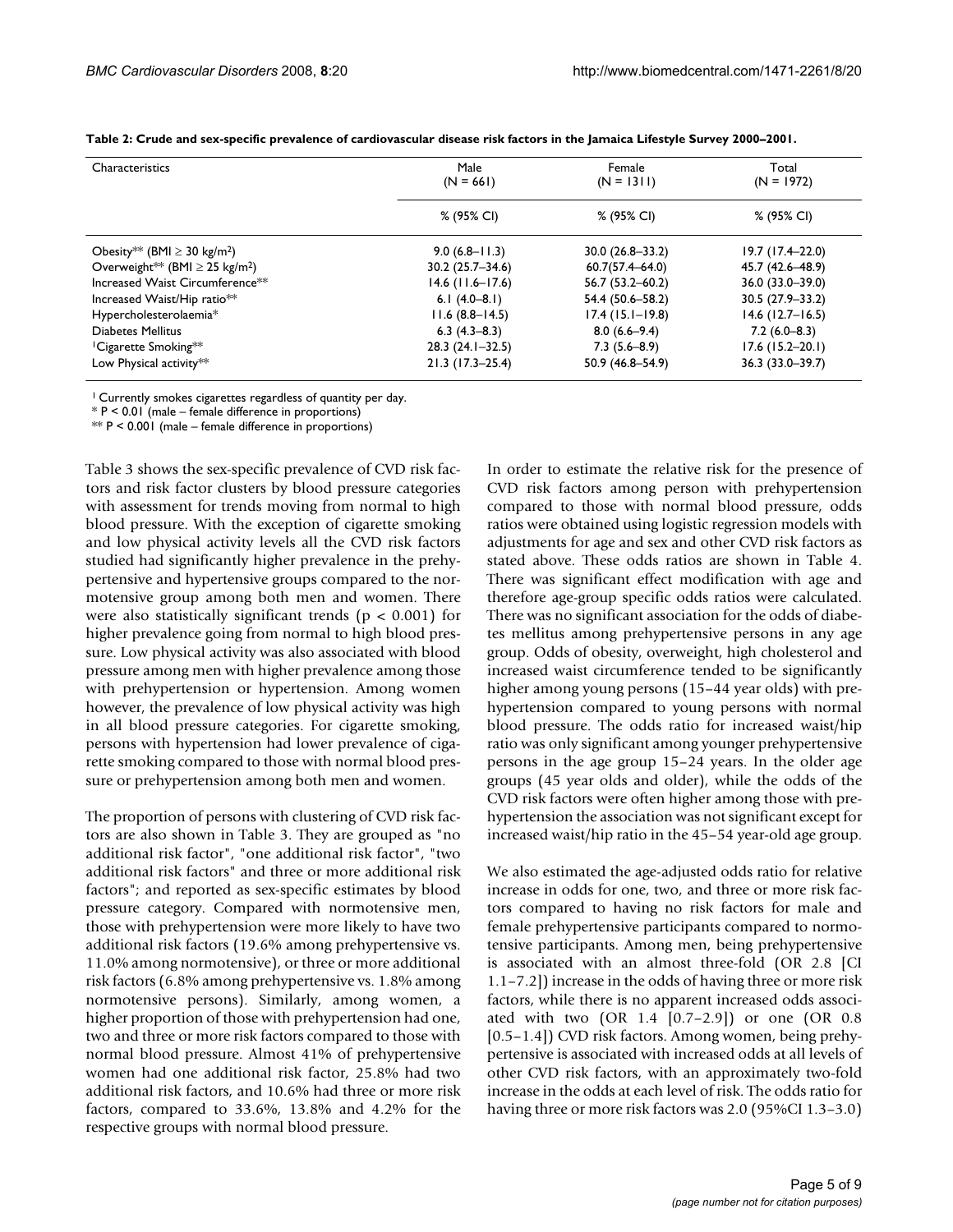| Individual Cardiovascular Disease Risk Factor |                            |                          |                             |                    |                            |                          |                             |                    |  |  |  |
|-----------------------------------------------|----------------------------|--------------------------|-----------------------------|--------------------|----------------------------|--------------------------|-----------------------------|--------------------|--|--|--|
|                                               |                            | Male                     |                             | Female             |                            |                          |                             |                    |  |  |  |
|                                               | Normal BP<br>%<br>(95% CI) | Pre-HTN<br>%<br>(95% CI) | <b>HTN</b><br>%<br>(95% CI) | P-value<br>(trend) | Normal BP<br>%<br>(95% CI) | Pre-HTN<br>%<br>(95% CI) | <b>HTN</b><br>%<br>(95% CI) | P-value<br>(trend) |  |  |  |
| Obesity                                       | 4.8<br>$(2.0 - 7.5)$       | 8.6<br>$(4.9 - 12.4)$    | 19.5<br>$(11.8 - 27.1)$     | < 0.001            | 19.7<br>$(16.6 - 22.8)$    | 39.0<br>$(32.7 - 45.2)$  | 45.4<br>$(39.6 - 51.3)$     | < 0.001            |  |  |  |
| Overweight                                    | 19.2<br>$(14.4 - 24.0)$    | 31.2<br>$(24.9 - 37.5)$  | 53.3<br>$(43.3 - 63.4)$     | < 0.001            | 48.4<br>$(44.1 - 52.8)$    | 71.3<br>$(65.8 - 76.9)$  | 79.I<br>$(75.2 - 83.3)$     | < 0.001            |  |  |  |
| Increased<br>Waist<br>Circumference           | 6.3<br>$(3.2 - 9.4)$       | 13.7<br>$(8.7 - 18.6)$   | 34.6<br>$(26.3 - 43.0)$     | < 0.001            | 42.4<br>$(37.9 - 46.8)$    | 66.9<br>$(60.8 - 72.9)$  | 81.1<br>$(77.1 - 85.1)$     | < 0.001            |  |  |  |
| Increased<br>Waist/Hip<br>ratio               | 2.6<br>$(0.4 - 4.9)$       | 4.7<br>$(2.0 - 7.6)$     | 16.2<br>$(9.4 - 23.1)$      | < 0.001            | 42.1<br>$(37.2 - 47.0)$    | 60.4<br>$(54.6 - 66.2)$  | 78.I<br>$(72.6 - 83.5)$     | < 0.001            |  |  |  |
| Hypercholesterolaemia                         | 5.6<br>$(2.6 - 8.7)$       | 13.7<br>$(8.6 - 18.6)$   | 21.4<br>$(14.3 - 28.4)$     | < 0.001            | 11.4<br>$(8.9 - 13.9)$     | 21.5<br>$(16.5 - 26.5)$  | 27.7<br>$(22.7 - 32.6)$     | < 0.001            |  |  |  |
| <b>Diabetes</b><br><b>Mellitus</b>            | 2.2<br>$(0.6 - 3.8)$       | 4.3<br>$(1.9 - 6.6)$     | 19.0<br>$(12.1 - 25.9)$     | < 0.001            | 2.4<br>$(1.3 - 3.5)$       | 7.2<br>$(4.8 - 9.5)$     | 22.4<br>$(17.5 - 27.2)$     | < 0.001            |  |  |  |
| <sup>1</sup> Cigarette<br>Smoking             | 31.7<br>$(24.6 - 38.8)$    | 28.8<br>$(21.6 - 35.9)$  | 19.8<br>$(14.2 - 25.4)$     | 0.004              | 8.0<br>$(5.7 - 10.3)$      | 6.8<br>$(3.7 - 10.0)$    | 5.9<br>$(3.2 - 8.5)$        | 0.033              |  |  |  |
| Low Physical<br>Activity                      | 18.7<br>$(13.1 - 24.3)$    | 20.8<br>$(14.1 - 27.4)$  | 28.3<br>$(20.4 - 36.2)$     | 0.007              | 52.0<br>$(47.2 - 56.9)$    | 46.2<br>$(39.8 - 52.7)$  | 53.4<br>$(46.2 - 60.6)$     | 0.181              |  |  |  |

**Table 3: Prevalence of individual cardiovascular disease risk factors and risk factor clusters by sex and blood pressure categories in the Jamaica Lifestyle Survey 2000–2001.**

Risk Factor Clustering2

|                                      |                            | Male                     |                             |                    | Female                     |                          |                             |                    |
|--------------------------------------|----------------------------|--------------------------|-----------------------------|--------------------|----------------------------|--------------------------|-----------------------------|--------------------|
|                                      | Normal BP<br>%<br>(95% CI) | Pre-HTN<br>%<br>(95% CI) | <b>HTN</b><br>%<br>(95% CI) | P-value<br>(trend) | Normal BP<br>%<br>(95% CI) | Pre-HTN<br>%<br>(95% CI) | <b>HTN</b><br>%<br>(95% CI) | P-value<br>(trend) |
| No Additional<br><b>Risk Factor</b>  | 54.I<br>$(47.9 - 60.3)$    | 45.6<br>$(37.1 - 54.1)$  | 19.6<br>$(10.5 - 28.7)$     | < 0.001            | 48.4<br>$(43.9 - 52.8)$    | 22.6<br>$(16.2 - 29.2)$  | 6.7<br>$(3.6 - 9.7)$        | < 0.001            |
| Additional<br><b>Risk Factor</b>     | 33.1<br>$(26.5 - 39.6)$    | 28.0<br>$(21.9 - 34.1)$  | 29.1<br>$(20.5 - 37.7)$     | 0.225              | 33.6<br>$(29.3 - 37.9)$    | 40.9<br>$(35.3 - 46.5)$  | 26.1<br>$(20.6 - 31.5)$     | < 0.001            |
| 2 Additional<br><b>Risk Factors</b>  | 11.0<br>$(6.8 - 15.2)$     | 19.6<br>$(13.6 - 25.5)$  | 30.4<br>$(23.8 - 37.1)$     | < 0.001            | 13.8<br>$(10.9 - 16.7)$    | 25.8<br>$(20.5 - 31.2)$  | 32.9<br>$(27.1 - 38.7)$     | < 0.001            |
| >3 Additional<br><b>Risk Factors</b> | 1.8<br>$(0.4 - 3.2)$       | 6.8<br>$(3.5 - 10.2)$    | 20.9<br>$(15.0 - 26.7)$     | < 0.001            | 4.2<br>$(2.4-6.1)$         | 10.6<br>$(7.6 - 13.5)$   | 34.3<br>$(28.8 - 39.8)$     | < 0.001            |

<sup>1</sup> Currently smokes cigarettes regardless of quantity per day

2 Risk factors include diabetes mellitus, hypercholesterolemia, central obesity, cigarette smoking and age > 45 years

while for two risk factors, the odds ratio was 2.3 (1.3–3.8) and for one risk factor, the odds ratio was 2.3 (1.4–4.0).

#### **Discussion**

The results of this study indicate that prehypertension affects almost one third of the Jamaican population. In this study the prevalence was higher in males compared to females in all age categories up to age 64 years and was similar in men and women in the oldest age category. Prehypertension was associated with several other risk factors for cardiovascular disease with significantly higher prevalence of overweight, obesity, increased waist circumference, hypercholesterolemia and diabetes mellitus when compared to persons with normal blood pressure. In addition, persons with prehypertension were more likely to have multiple additional CVD risk factors when compared to those with normal blood pressure.

The findings in our study are generally consistent with other studies in the published literature. Prevalence estimates reported range from 31% in the United States, 31.6% in Korea, 34% in Taiwan, 40% in the Ashanti region of Ghana, to 47% in Liaoning Province in China and 48.9% among the military in Israel [15-19,26]. Except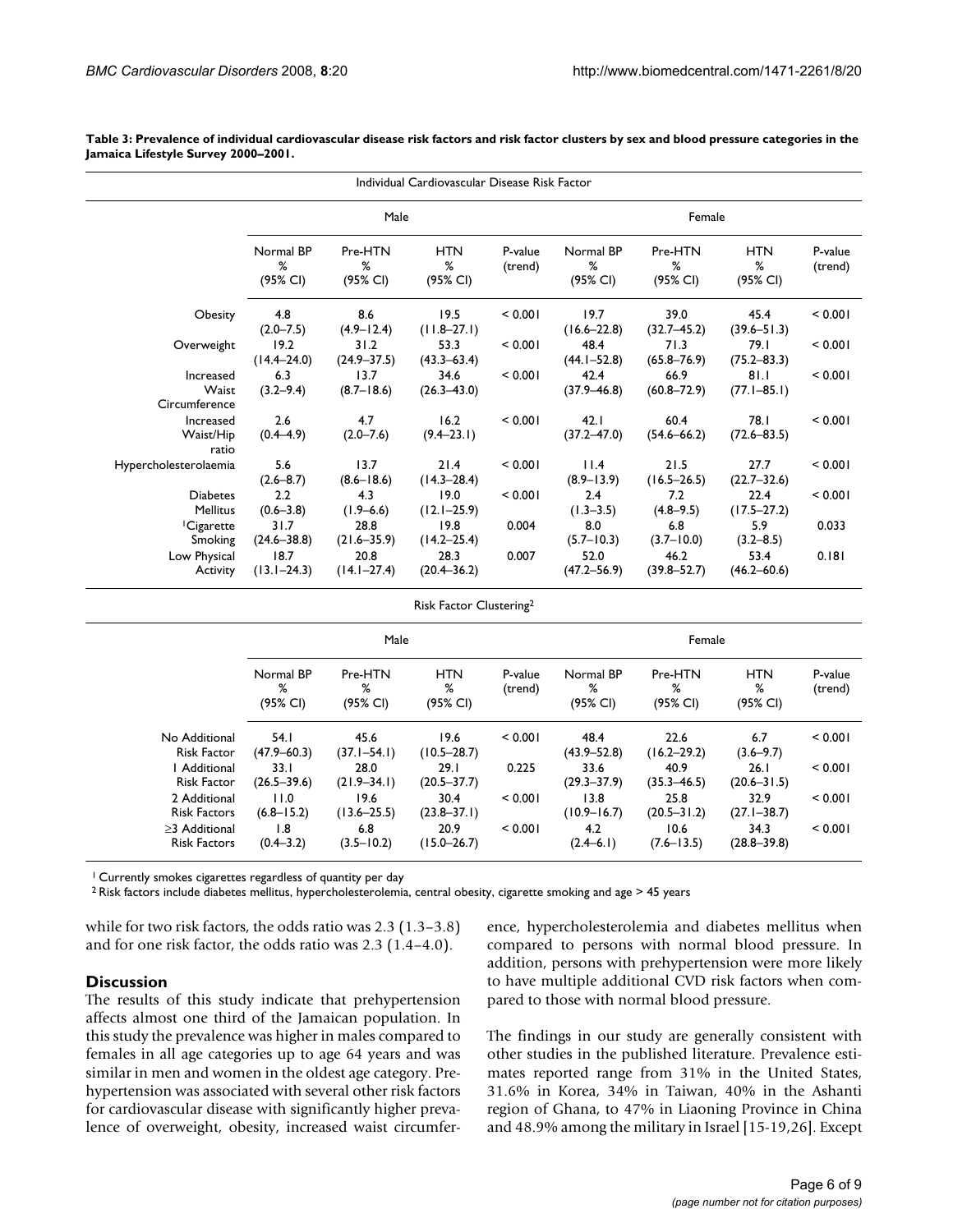|                                            |                  | Age Group (years)             |                  |                  |                  |                   |  |  |  |  |  |
|--------------------------------------------|------------------|-------------------------------|------------------|------------------|------------------|-------------------|--|--|--|--|--|
| <b>Risk Factor</b>                         | $15 - 24$        | $25 - 34$                     | $35 - 44$        | $45 - 54$        | $55 - 64$        | 65 & older        |  |  |  |  |  |
| Obese <sup>+</sup>                         | $3.2(1.7-5.9)$   | $1.7(1.01 - 2.8)$             | $2.8(1.8-4.3)$   | $1.8(0.8 - 3.9)$ | $1.1(0.5-2.5)$   | $0.9(0.2 - 3.5)$  |  |  |  |  |  |
| Overweight <sup>+</sup>                    | $2.8(1.6-4.7)$   | $2.2(1.3-3.6)$                | $1.4(0.9 - 2.3)$ | $1.3(0.6 - 2.8)$ | $1.0(0.4 - 2.6)$ | $1.1(0.3-3.5)$    |  |  |  |  |  |
| High cholesterol <sup>++</sup>             | l.5(0.5–4.4)     | $2.0(1.1-3.7)$                | $1.9(1.1 - 3.4)$ | $2.1(0.8-5.2)$   | $0.5(0.2 - 1.3)$ | $0.8(0.3 - 1.9)$  |  |  |  |  |  |
| Diabetes <sup>++</sup>                     |                  | $0.7(0.2-2.7)$ <sup>+++</sup> | $0.7(0.2 - 2.7)$ | $1.8(0.7 - 5.0)$ | $2.4(0.8-7.9)$   | $4.1(0.8 - 19.8)$ |  |  |  |  |  |
| Increased Waist circumference <sup>+</sup> | $3.1(1.6-5.9)$   | $2.0(1.1-3.3)$                | $1.4(0.9 - 2.2)$ | $1.6(0.8 - 3.3)$ | $1.6(0.5 - 4.7)$ | $1.6(0.4 - 5.7)$  |  |  |  |  |  |
| Increased <sup>+</sup> Waist/Hip ratio     | $1.9(1.1 - 3.2)$ | $1.3(0.9 - 2.0)$              | l.03(0.6–1.8)    | $3.1(1.3 - 7.3)$ | $1.01(0.5-2.2)$  | $0.8(0.3 - 2.8)$  |  |  |  |  |  |

**Table 4: Age specific odds ratios (with 95% CI in brackets) from multivariate logistic regression models for cardiovascular disease risk factors among prehypertensive persons compared to normotensive persons in the Jamaica Lifestyle Survey.**

+ Odds ratios adjusted for sex, diabetes and high cholesterol status

++ Odds ratios adjusted for sex and overweight status

+++ Odds ratios for age range 15–34 since there were no diabetes cases in the 15–24 year-olds.

for the 48.9% in Israel and the 47% from Liaoning Province in China these figures are generally similar to our estimates for Jamaica. The prevalence of prehypertension is therefore high in both developed and developing countries and in eastern and western populations. This supports the view that the rates of chronic noncommunicable diseases, in particular cardiovascular diseases, in developing countries are rapidly approaching the rates in developed countries and that their prevention requires urgent attention [27].

The association of prehypertension with multiple risk factors for cardiovascular disease has also been described in the American population where the odds of hypercholesterolemia, diabetes mellitus and overweight/obesity was found to be greater among persons with prehypertension compared to persons who were normotensive [10]. In Korea, persons with prehypertension were more likely to have the metabolic syndrome than persons who had normal blood pressure [15]. In addition the study from Israel found that both men and women with prehypertension were more likely to have hyperglycemia, dyslipidaemia, obesity, the metabolic syndrome and a > 15% ten year risk of CVD when compared to persons with normal blood pressure [16]. This clustering of cardiovascular disease risk factors among persons with prehypertension suggest that persons found to have prehypertension should be screened for other cardiovascular disease risk factors, regardless of age.

The higher prevalence of prehypertension among men (particularly younger men) compared to women is noteworthy. This finding of higher blood pressures among younger men compared to women has been previously reported in the Caribbean [28]. Overall, the high prevalence of prehypertension in the younger age groups suggest that although the absolute risk of CVD attributable to prehypertension may be low, the population attributable risk may be relatively high and therefore will have important public health implications.

Based on data from The Statistical Institute of Jamaica [29] the thirty percent prevalence of prehypertension represents approximately seven hundred and eighty thousand persons in Jamaica in this age range. Prior to the publication of JNC 7 these persons would have been considered to have "normal" blood pressure and may not have been recognized as potential candidates for cardiovascular intervention or risk reduction. We now know however, that persons with prehypertension are at increased risk of cardiovascular events including progression to hypertension. The evidence that these persons are at risk is now quite convincing and some studies have begun to evaluate the role of pharmacological intervention [30]. The need for intervention, whether lifestyle or pharmacological is supported by the findings of Russell et al. who estimated that among adults 25–74 years old in the United States, prehypertension alone accounted for 3.4% of hospitalizations, 6.5% of nursing home admissions and 9.1% of deaths [31]. These data suggest that prehypertension should probably be included in the various instruments for estimating cardiovascular risk among persons in the lower risk groups.

The public health implication of this increased burden of at-risk people in our population is worthy of serious evaluation. It has been estimated that a 5 mmHg reduction in systolic blood pressure in the population will produce a 14% reduction in the risk of stroke and a 9% reduction in the risk of coronary heart disease [9]. If we apply a population approach to disease prevention we could therefore expect that a small reduction in mean population blood pressure will result in relatively large reductions in overall CVD risk. This can be achieved through either lifestyle or pharmacological intervention. It is unlikely that developing countries can afford pharmacological intervention [30] and lifestyle intervention [9,32,33] may be difficult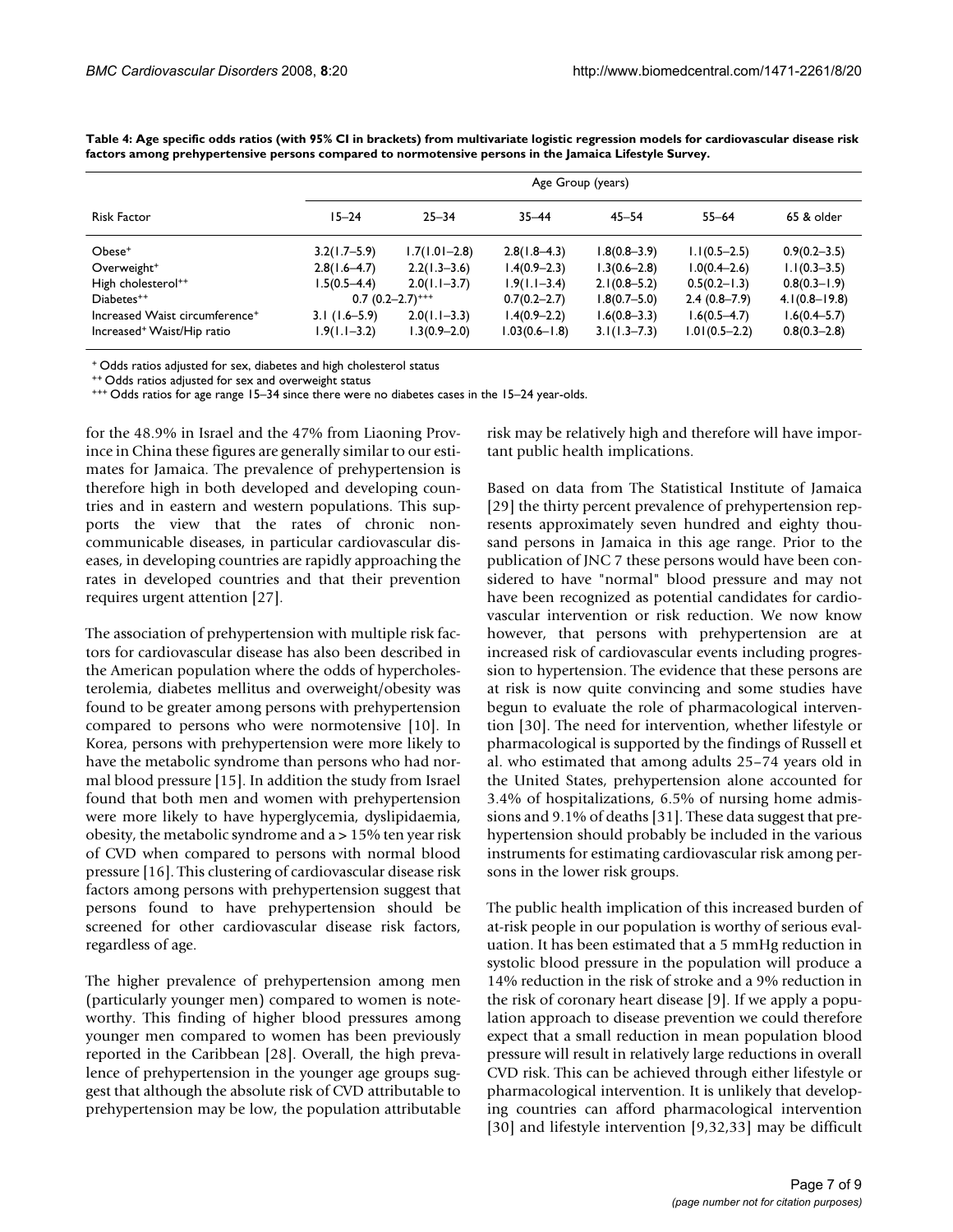to implement and maintain. Any intervention strategy will therefore require a multi-level, multi-sectorial approach [34-36].

The cross-sectional design of our study prohibits any causal inference from the identified associations as a timesequence relationship cannot be determined. The study was population based and the sample was selected to be representative of the general Jamaican population. Where particular segments were not adequately represented weights were added to correct this prior to statistical analysis. One other possible limitation of this study is that there were missing data for some variables used in the analysis. The proportion of missing variables was however relatively small ranging from 3–8%. In addition there were no significant differences in the mean values of demographic and available CVD characteristics, except for age, for those with any missing data compared to those with no missing data. We are therefore satisfied that the estimates presented reflect the situation in the general Jamaican population. Given the similarities between the Jamaican population and other countries of the English speaking Caribbean, it is likely that these findings are applicable to the other countries of the Caribbean region.

# **Conclusion**

Prehypertension is highly prevalent in Jamaica and clusters with other cardiovascular disease risk factors. Health care providers and health planners should be made aware of the large numbers of persons at increased risk for cardiovascular disease and steps should be taken to identify and treat modifiable risk factors in such persons. At the very least a proper diet and regular exercise should be recommended. Further studies are needed to determine the rate of cardiovascular events in the prehypertensive population and the impact of various interventions on the rates of these cardiovascular events.

# **Competing interests**

The authors declare that they have no competing interests.

# **Authors' contributions**

TSF wrote the initial and revised manuscript and assisted with statistical analysis and interpretation of data; NOMY contributed to the design and conduct of original survey, performed statistical analyses and critically reviewed manuscript; MKT-R critically reviewed manuscript and assisted with statistical analyses and interpretation of data; MBLW critically reviewed manuscript and assisted with interpretation of data; EMW contributed to the design and conduct of original survey and critically reviewed manuscript; DEA contributed to the design and conduct of original survey and critically reviewed manuscript; RJW conceived, designed and managed the original survey; contributed to the interpretation of data and critically reviewed the manuscript and is the guarantor for the manuscript.

# **Acknowledgements**

The authors are grateful to the Inter-American Development Bank and the Ministry of Health, Jamaica for funding the project.

The authors wish to acknowledge the contribution of the study coordinator Mrs. Jasneth Mullings, the supervisors, interviewers and participants as well as the Regional Health Authorities. We also acknowledge the support of the Ministry of Health and the University of the West Indies which contributed to the successful execution of the project.

TSF, NOMY, MKT-R, MBLW and RJW were supported by the University of the West Indies. EMW and DEA were supported by the Ministry of Health, Jamaica.

The funding agencies had no role in the design, conduct, analysis of the study or in the drafting and revision of the manuscript and the decision to submit for publication.

#### **References**

- 1. MacMahon S, Peto R, Cutler J, Collins R, Sorlie P, Neaton J, Abbott R, Godwin J, Dyer A, Stamler J: **[Blood pressure, stroke, and coro](http://www.ncbi.nlm.nih.gov/entrez/query.fcgi?cmd=Retrieve&db=PubMed&dopt=Abstract&list_uids=1969518)[nary heart disease. Part 1, Prolonged differences in blood](http://www.ncbi.nlm.nih.gov/entrez/query.fcgi?cmd=Retrieve&db=PubMed&dopt=Abstract&list_uids=1969518) pressure: prospective observational studies corrected for [the regression dilution bias.](http://www.ncbi.nlm.nih.gov/entrez/query.fcgi?cmd=Retrieve&db=PubMed&dopt=Abstract&list_uids=1969518)** *Lancet* 1990, **335:**765-774.
- 2. Lewington S, Clarke R, Qizilbash N, Peto R, Collins R: **[Age-specific](http://www.ncbi.nlm.nih.gov/entrez/query.fcgi?cmd=Retrieve&db=PubMed&dopt=Abstract&list_uids=12493255) [relevance of usual blood pressure to vascular mortality: a](http://www.ncbi.nlm.nih.gov/entrez/query.fcgi?cmd=Retrieve&db=PubMed&dopt=Abstract&list_uids=12493255) meta-analysis of individual data for one million adults in 61 [prospective studies.](http://www.ncbi.nlm.nih.gov/entrez/query.fcgi?cmd=Retrieve&db=PubMed&dopt=Abstract&list_uids=12493255)** *Lancet* 2002, **360:**1903-1913.
- 3. Vasan RS, Larson MG, Leip EP, Kannel WB, Levy D: **[Assessment of](http://www.ncbi.nlm.nih.gov/entrez/query.fcgi?cmd=Retrieve&db=PubMed&dopt=Abstract&list_uids=11728544) [frequency of progression to hypertension in non-hyperten](http://www.ncbi.nlm.nih.gov/entrez/query.fcgi?cmd=Retrieve&db=PubMed&dopt=Abstract&list_uids=11728544)sive participants in the Framingham Heart Study: a cohort [study.](http://www.ncbi.nlm.nih.gov/entrez/query.fcgi?cmd=Retrieve&db=PubMed&dopt=Abstract&list_uids=11728544)** *Lancet* 2001, **358:**1682-1686.
- 4. Vasan RS, Larson MG, Leip EP, Evans JC, O'Donnell CJ, Kannel WB, Levy D: **[Impact of high-normal blood pressure on the risk of](http://www.ncbi.nlm.nih.gov/entrez/query.fcgi?cmd=Retrieve&db=PubMed&dopt=Abstract&list_uids=11794147) [cardiovascular disease.](http://www.ncbi.nlm.nih.gov/entrez/query.fcgi?cmd=Retrieve&db=PubMed&dopt=Abstract&list_uids=11794147)** *N Engl J Med* 2001, **345:**1291-1297.
- 5. Knight EL, Kramer HM, Curhan GC: **[High-normal blood pressure](http://www.ncbi.nlm.nih.gov/entrez/query.fcgi?cmd=Retrieve&db=PubMed&dopt=Abstract&list_uids=12612982) [and microalbuminuria.](http://www.ncbi.nlm.nih.gov/entrez/query.fcgi?cmd=Retrieve&db=PubMed&dopt=Abstract&list_uids=12612982)** *Am J Kidney Dis* 2003, **41:**588-595.
- 6. Lemne C, Jogestrand T, de Faire U: **[Carotid intima-media thick](http://www.ncbi.nlm.nih.gov/entrez/query.fcgi?cmd=Retrieve&db=PubMed&dopt=Abstract&list_uids=7839394)[ness and plaque in borderline hypertension.](http://www.ncbi.nlm.nih.gov/entrez/query.fcgi?cmd=Retrieve&db=PubMed&dopt=Abstract&list_uids=7839394)** *Stroke* 1995, **26(1):**34-39.
- 7. Melina D, Colivicchi F, Guerrera G, Melina G, Frustaci A, Caldarulo M, Guerrera C: **[Prevalence of left ventricular hypertrophy and](http://www.ncbi.nlm.nih.gov/entrez/query.fcgi?cmd=Retrieve&db=PubMed&dopt=Abstract&list_uids=1388968) [cardiac arrhythmias in borderline hypertension.](http://www.ncbi.nlm.nih.gov/entrez/query.fcgi?cmd=Retrieve&db=PubMed&dopt=Abstract&list_uids=1388968)** *Am J Hypertens* 1992, **5(8):**570-573.
- 8. Toikka JO, Laine H, Ahotupa M, Haapanen A, Viikari JS, Hartiala JJ, Raitakari OT: **[Increased arterial intima-media thickness and in](http://www.ncbi.nlm.nih.gov/entrez/query.fcgi?cmd=Retrieve&db=PubMed&dopt=Abstract&list_uids=11116102) [vivo LDL oxidation in young men with borderline hyperten](http://www.ncbi.nlm.nih.gov/entrez/query.fcgi?cmd=Retrieve&db=PubMed&dopt=Abstract&list_uids=11116102)[sion.](http://www.ncbi.nlm.nih.gov/entrez/query.fcgi?cmd=Retrieve&db=PubMed&dopt=Abstract&list_uids=11116102)** *Hypertension* 2000, **36(6):**929-933.
- 9. Chobanian AV, Bakris GL, Black HR, Cushman WC, Green LA, Izzo JL Jr., Jones DW, Materson BJ, Oparil S, Wright JT Jr., Roccella EJ: **[The Seventh Report of the Joint National Committee on](http://www.ncbi.nlm.nih.gov/entrez/query.fcgi?cmd=Retrieve&db=PubMed&dopt=Abstract&list_uids=12748199) Prevention, Detection, Evaluation, and Treatment of High [Blood Pressure: the JNC 7 report.](http://www.ncbi.nlm.nih.gov/entrez/query.fcgi?cmd=Retrieve&db=PubMed&dopt=Abstract&list_uids=12748199)** *JAMA* 2003, **289:**2560-2572.
- 10. Greenlund KJ, Croft JB, Mensah GA: **[Prevalence of heart disease](http://www.ncbi.nlm.nih.gov/entrez/query.fcgi?cmd=Retrieve&db=PubMed&dopt=Abstract&list_uids=15505124) [and stroke risk factors in persons with prehypertension in](http://www.ncbi.nlm.nih.gov/entrez/query.fcgi?cmd=Retrieve&db=PubMed&dopt=Abstract&list_uids=15505124) [the United States, 1999-2000.](http://www.ncbi.nlm.nih.gov/entrez/query.fcgi?cmd=Retrieve&db=PubMed&dopt=Abstract&list_uids=15505124)** *Arch Intern Med* 2004, **164:**2113-2118.
- 11. Chrysohoou C, Pitsavos C, Panagiotakos DB, Skoumas J, Stefanadis C: **[Association between prehypertension status and inflamma](http://www.ncbi.nlm.nih.gov/entrez/query.fcgi?cmd=Retrieve&db=PubMed&dopt=Abstract&list_uids=15233975)tory markers related to atherosclerotic disease: The [ATTICA Study.](http://www.ncbi.nlm.nih.gov/entrez/query.fcgi?cmd=Retrieve&db=PubMed&dopt=Abstract&list_uids=15233975)** *Am J Hypertens* 2004, **17:**568-573.
- 12. King DE, Egan BM, Mainous AG III, Geesey ME: **[Elevation of C](http://www.ncbi.nlm.nih.gov/entrez/query.fcgi?cmd=Retrieve&db=PubMed&dopt=Abstract&list_uids=15470285)[reactive protein in people with prehypertension.](http://www.ncbi.nlm.nih.gov/entrez/query.fcgi?cmd=Retrieve&db=PubMed&dopt=Abstract&list_uids=15470285)** *J Clin Hypertens (Greenwich )* 2004, **6:**562-568.
- 13. Lawrence Wright MB, Devereux RB, Roman MJ, Chinali M, Best LG, Galloway J, *et al.*: **Association of Prehypertension by Joint National Committee 7 Criteria with Left Ventricular Struc-**